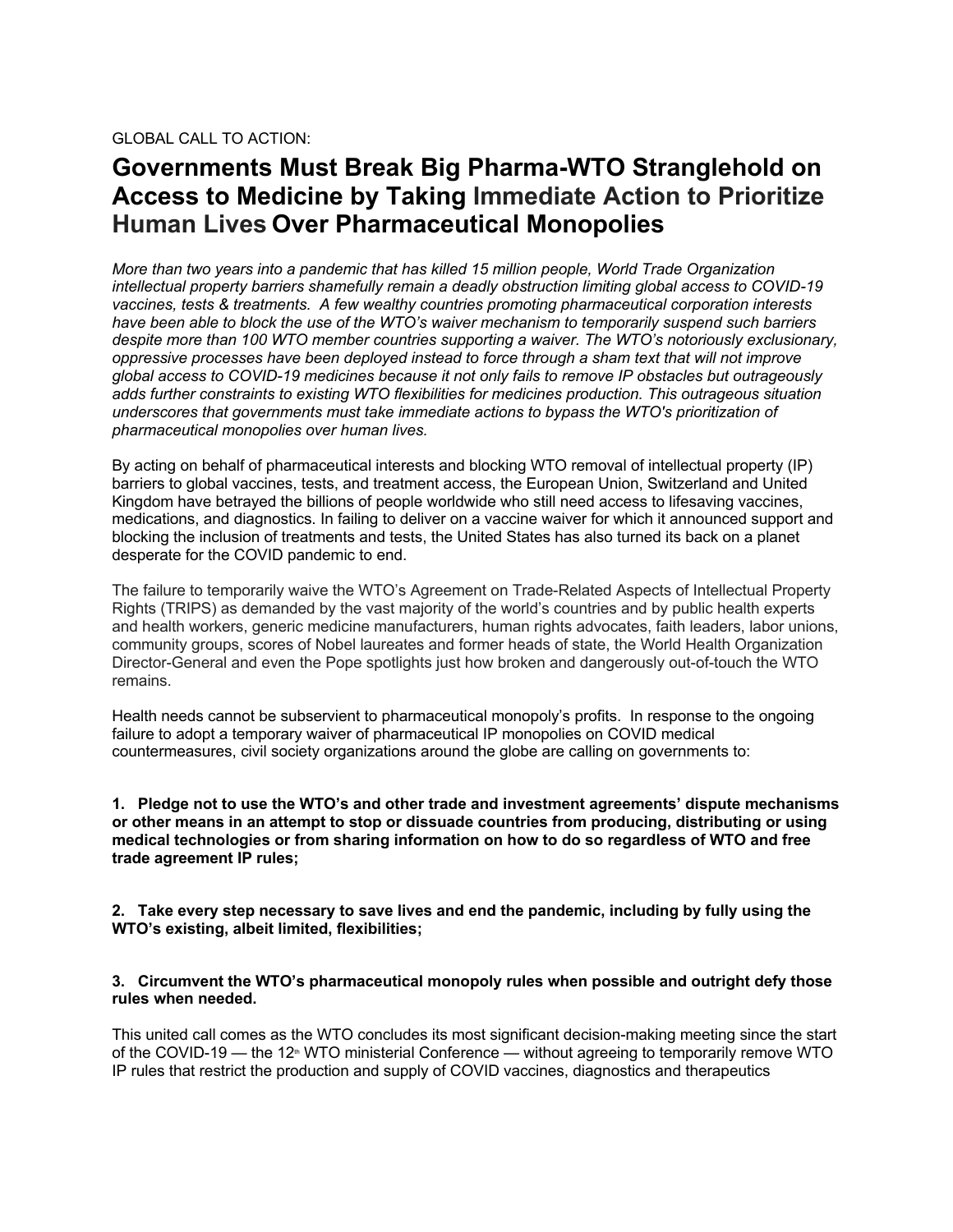For roughly 20 months, the obstinance and bullying of a few very economically-powerful WTO member states was allowed to run roughshod over the wishes of more than 100 countries to waive WTO TRIPS obstacles to global access to COVID-19 medical tools. The TRIPS waiver text proposed in October 2020 by South Africa and India enjoyed cosponsorship from 65 WTO member countries, but outrageously negotiations on this text were never allowed. Under the WTO's unacceptable processes, a text written by the WTO Secretariat and supported only by the main waiver-blocker, the European Union, was pushed forward to be railroaded through the Ministerial. History will harshly record the WTO's contribution to COVID vaccine, treatment and test apartheid.

The WTO's threat to global access to medicines did not start with COVID-19. For decades, the WTO has steadfastly refused to put shared global priorities like saving lives and ending pandemics ahead of the narrow profit and power-seeking interest of pharmaceutical monopolies. This was clear at the turn of the century during the peak of the HIV/AIDS crisis, and has only become even more clear with the WTO's unconscionable inaction during the COVID crisis today.

The WTO's draconian IP rules have already contributed to prolonging the current pandemic and, if countries can't get these rules out of the way, they will continue to contribute to massive public health, economic and social damage during future pandemics as well. And pandemics are not the only matters of concern. Billions of people lack access to lifesaving medicines that prevent, treat and cure illnesses because intellectual property regimes distort research priorities, create scarcity by artificially restricting supplies, and allow excessive pricing and inequitable distribution that affects the poor and people living in lower-income countries. Countries that don't accept these rules are subjected to trade threats and repercussions, undermining their own sovereign processes and rules. This cannot continue.

The world must not allow the deadly vaccine apartheid that characterized the first generation of COVID vaccine manufacturing and distribution to be recreated when it comes to COVID diagnostics, treatments and second-generation vaccines. With the WTO process failing to suspend WTO IP rules to prevent this ongoing and disastrous injustice, governments who are also WTO member states must now act in good faith outside of the WTO's strictures.

ActionAid International African Alliance ALAMES Internacional Amnesty International Asia Pacific Council of AIDS Service Organizations (APCASO) Asia Pacific Forum on Women, Law, and Development Asian-Pacific Resource and Research Centre for Women (ARROW) Association of Women of Southern Europe (AFEM) Building and Wood Workers' International, Asia Pacific (BWI AP) Campaign of Campaigns Coalition of Agriculture Workers International (CAWI) Corporate Europe Observatory (CEO) DAWN (Development Alternatives with Women for a New Era) = Doctors for Global Health FEMNET- African Women's Development & Communication Network Focus on the Global South Free the Vaccine for COVID-19 Friends of the Earth International Frontline AIDS Gender and Trade Network Global Call to Action Against Poverty (GCAP) **Greenpeace** Health Action International (HAI) Internacional de los Servicios Públicos, Sub-region Andina (ISP Andina) International Trade Union Confederation International Women's Rights Action Watch Asia Pacific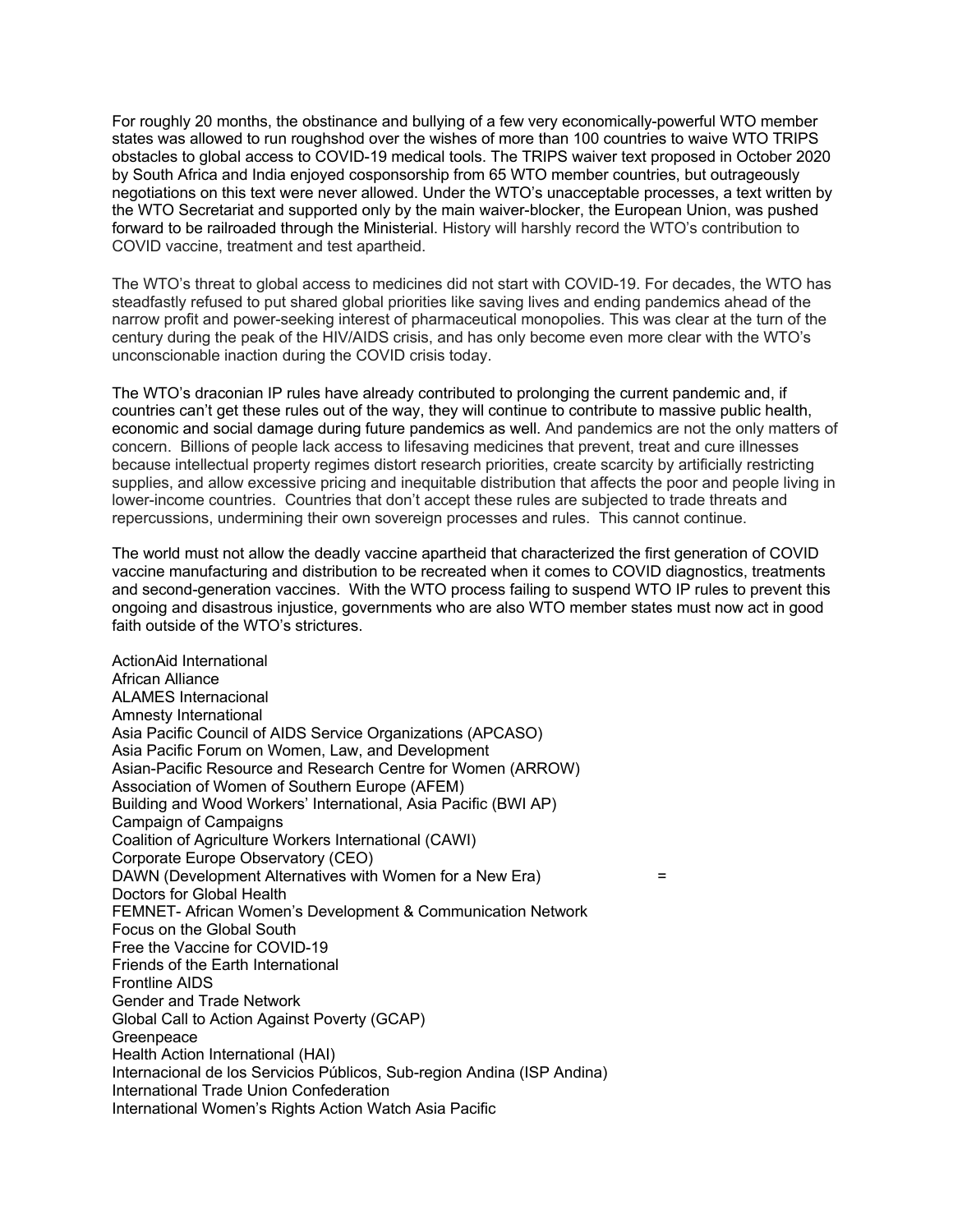International-Lawyers.org Médecins du Monde International Network Oxfam Partners In Health People's Health Movement (PHM) People's Health Movement (PHM) Europe Peoples Vaccine Alliance People's Vaccine Alliance – Asia Progressive Doctors Project Organising Development Education and Research (PODER) Public Services International (PSI) Public Services International, Southeast Asia (PSI SEA) Regions Refocus Sexual Rights Initiative Social Watch Society for International Development (SID) South Asia Alliance for Poverty Eradication (SAAPE) South Feminist Futures SumOfUs Transnational Institute UNI Global Union Universities Allied for Essential Medicines – UAEM Vaccine Advocacy Resource Group Vacunas para la gente (PVA-LAC) World Federation of Public Health Associations Asociación Sindical de Profesionales de la Salud de la Provincia de BuenosAires / CICOP – Argentina Centro de Estudios Legales y Sociales (CELS) – Argentina CTM (Confederación de trabajadores municipales de la República Argentina) – Argentina Federación Argentina de Medicina General – Argentina Fesprosa – Argentina Fundación Grupo Efecto Positivo – Argentina Fundacion para Estudio e Investigacion de la Mujer – Argentina iIGG / UBA – Argentina Instituto del Mundo del Trabajo – Argentina Investigadora asociada al GT Salud Internacional CLACSO – Argentina Movimiento Nacional de salud LAICRIMPO – Argentina Movimiento por la Salud de los Pueblosa – Argentina People's Health Movement (PHM) Andean Region – Argentina Sociology of Health Dept. – University of Buenos Aires – Argentina Union de Tabajadores de la Salud – Argentina ActionAid Australia – Australia Australian Fair Trade and Investment Network – Australia Australian Nursing Federation (SA Branch) – Australia NSW Nurses and Midwives Association – Australia Public Health Association of Australia – Australia Uniting Church in Australia, Synod of Victoria and Tasmania – Australia Bangladesh Women Welfare Workers Union – Bangladesh Naripokkho – Bangladesh NRDS, Bangladesh – Bangladesh UBINIG (Policy Research for Development Alternative) – Bangladesh Alliance nationale des Mutualités chrétiennes / National Alliance of Christian Mutual Health Funds – Belgium CETRI – Centre tricontinental – Belgium Viva Salud – Belgium Asociaciòn Latinoamericana de Medicina Social ALAMES – Bolivia Bolivian Commitee for Consumer's Rights Protection CODEDCO – PHM Bolivia – Bolivia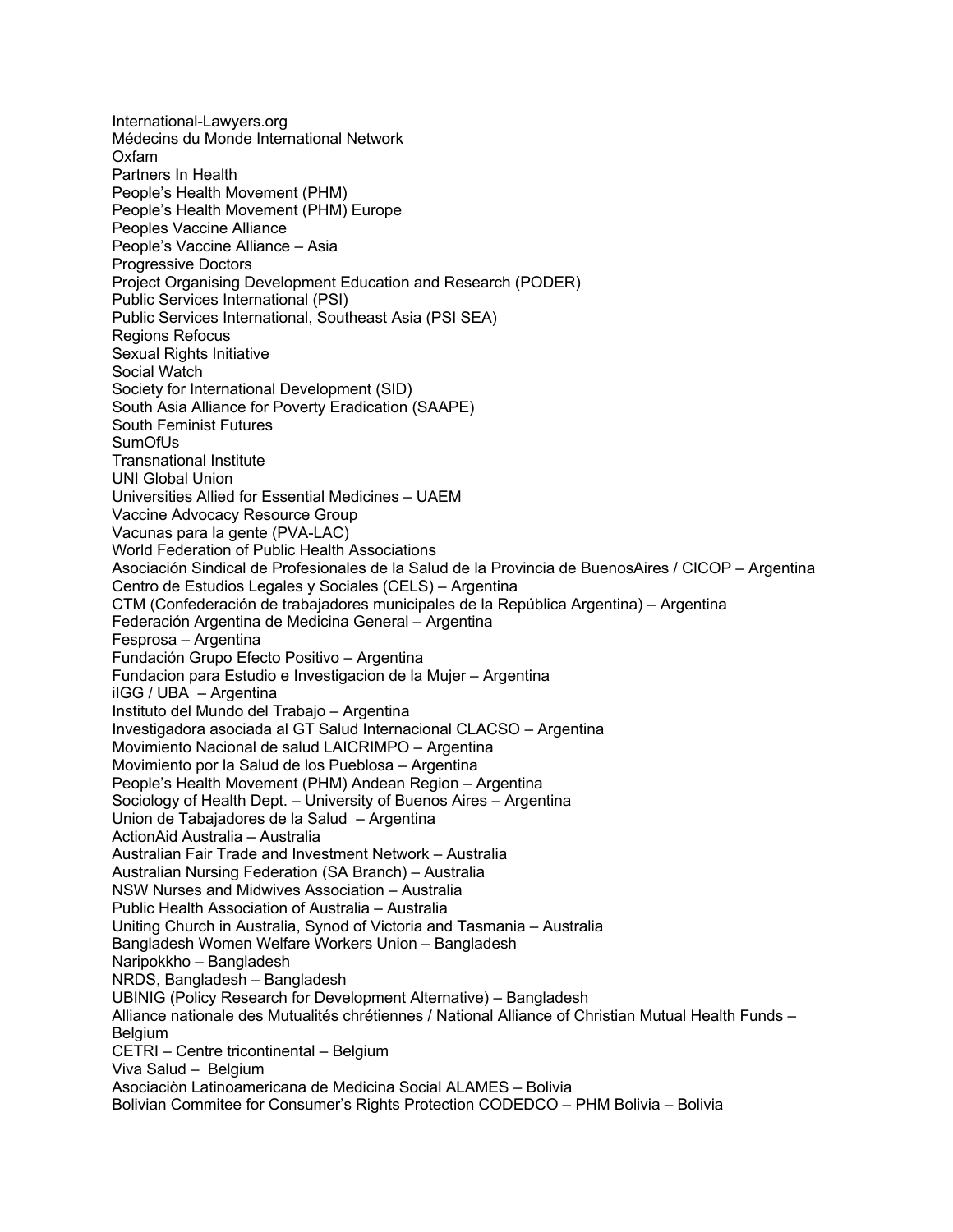Movimiento de la Salud de los Pueblos – Bolivia Movimiento de Salud Popular y Agroecología de Bolivia – Bolivia AGANIM-RJ – Associação de Amigos e Gays de Nova Iguaçu, Mesquita e Rio de Janeiro – Brasil ANAIDS – Articulação Nacional de Luta contra a Aids – Brasil Associação Brasileira Interdisciplinar de AIDS – Brasil Centro Brasileiro de Estudos de Saúde (Cebes) – Brasil EQUIT Institute: Gender, Economy and Global Citizenship – Brasil Federação Nacional dos Farmacêuticos – Brasil FETAMCE – Brasil Fórum Maranhese Das Respostas Comunitárias De Luta Contra As Is / AIDS E Hepatites Virais – Brasil Giv – (grupo de incentivo à vida) – Brasil Grupo de Apoio A Prevenção da AIDS do Rio Grande do Sul – GAPARS – Brasil Grupo de Resistência Asa Branca- GRAB – Brasil Grupo de Trabajo sobre Propriedad Intelectual de la Rd Brasilena por la Integracion de los Pueblos GTPI/REBRIP – Brasil Rede de Pesquisa em APS – Brasil Sindicato dos Enfermeiros do Estado de São Paulo – Brasil Sindsep (Sindicato dos Servidores Municipais de São Paulo) – Brasil SINDSMCRATO- sindicato de servidores Municipais de Crato/CE – Brasil Canadian Centre for Policy Alternatives – Canada Canadian Fair Trade Network (CFTN) – Canada Canadian Health Coalition -Canada Canadian Union of Public Employees / Syndicat canadien de la fonction publique – Canada Common Frontiers – Canada Council of Canadians – Le Conseil des Canadiens – Canada Trade Justice Network – Canada Agrupación de Mujeres Democráticas – Chile Asociación de Fiscalizadores de Impuestos Internos de Chile – Chile Asociaciòn Latinoamericana de Medicina Social ALAMES – Chile Confederación Fenpruss – Chile CONFUSAM Confederación Nacional de Salud Municipal – Chile ECOSS de Barrio – Chile Federación de Asociaciones de Salud Pública – Chile ADEA – Colombia Asociaciòn Latinoamericana de Medicina Social ALAMES – Colombia Asociación Nacional de Enfermeras de Colombia – Colombia Centro de apoyo para Discapacidad CAD – Colombia Centro de Pensamiento Medicamentos, Información y Poder – Colombia Colombian Association of Public Health (Asociación Colombiana de Salud Pública – ACSP) – Colombia Congreso de los pueblos – Colombia Consejo Latinoamericano de Ciencias Sociales, Colombia (CLACSO) – Colombia Escuela Ciudadana – Colombia Facultad Nacional de Salud Pública de la Universidad de Antioquia – Colombia Federación Médica Colombiana – Colombia Fruit aces sas – Colombia Fundación IFARMA – Colombia Fundación Tradición Oral – Colombia GHP Corp – Colombia Grupo de Investigación PLEBIO, at (UNAL-Universidad Nacional de Colombia) – Colombia Huellas De Arte Mujeres Viviendo Con VIH SIDA – Colombia Organización Colegial de Enfermeria – Colombia Red de Universidades y Organizaciones Sociales en Salud para la Paz – Colombia Secretaría de Salud Popayán – Colombia Sinedian – Colombia Sunet – Bucaramanga – Colombia Universidad Nacional de Colombia – Alames – MSP – Colombia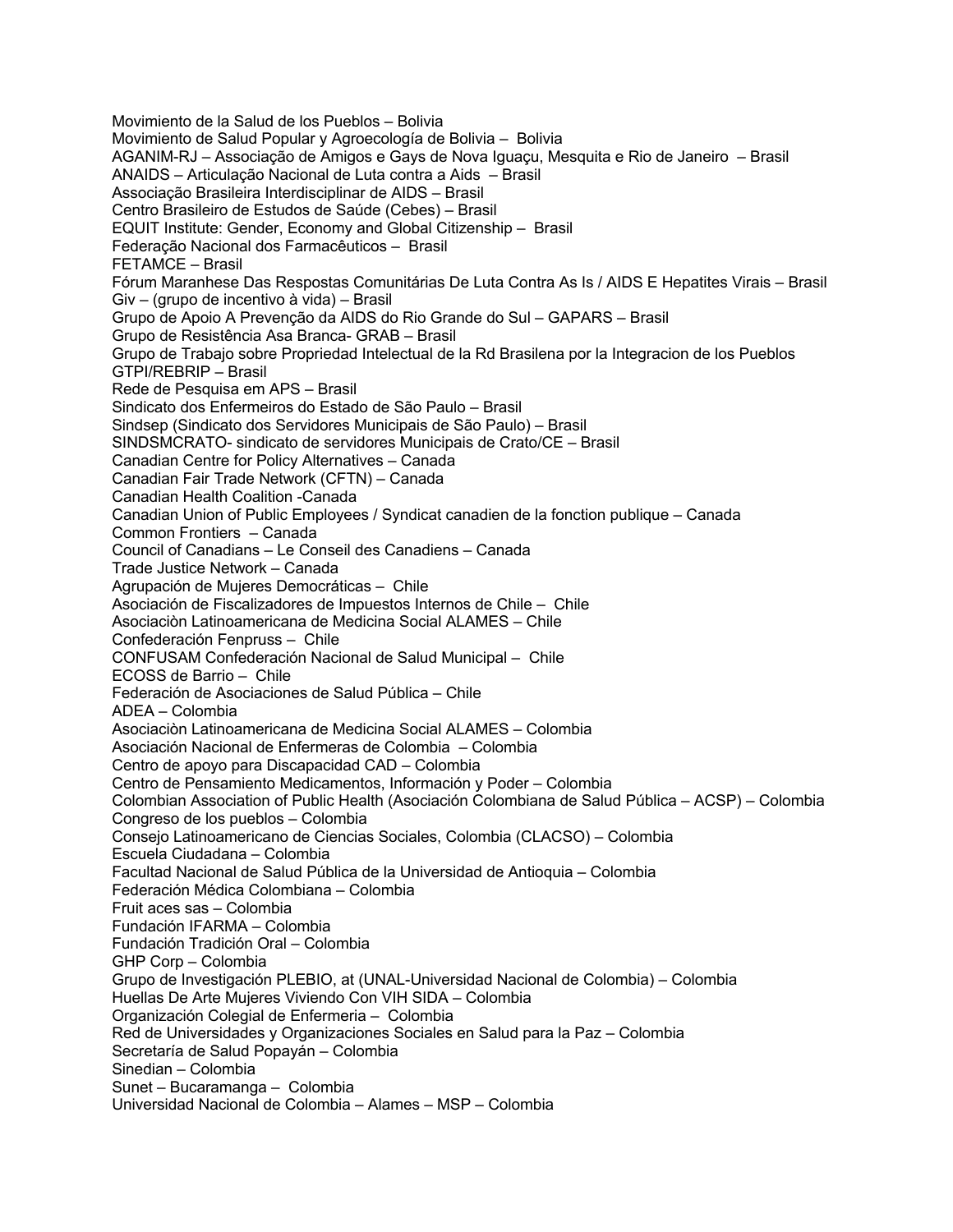Universidades Aliadas por el Acceso a Medicamentos Esenciales, Capítulo- Colombia Seccional ANEP Municipalidad de Goicoechea – Costa Rica Sindicato del Ministerio de Hacienda – Costa Rica Sociedad Cubana de Salud Publica (SOCUSAP) – Cuba Colegio Médico Provincial del Guayas – Ecuador Confederación Nacional de Servidores Públicos del Ecuador – Ecuador Federación Nacional Única de Afiliados al Seguro Social Campesino FEUNAS – Ecuador Frente de Defensa del Río Piatúa – Santa Clara/Puyo/Ecuador – Ecuador Frente Nacional por la Salud de los Pueblos del Ecuador – Ecuador Fundacion Desafio – Ecuador Mujeres por el Cambio – Ecuador Sociedad Ecuatoriana de Salud Pública – Ecuador AGEPYM (Asociación General de Empleados Públicos y Municipales) – El Salvador Asociaciòn Latinoamericana de Medicina Social ALAMES – El Salvador – El Salvador Federación Mundial de Asociaciones de Salud Pública – -El Salvador Sindicato de Trabajadores del Instituto Salvadoreño del Seguro Social (STISSS) – El Salvador AbibiNsroma Foundation – Ghana Edikanman foundation.org – Ghana Health Services Workers' Union of TUC, Ghana – Ghana Fetransgua – Guatemala Red de acceso a medicamentos – Guatemala Sindicato de Trabajadores de la Universidad de San Carlos de Guatemala (STUSC) – Guatemala Sindicato Nacional de Trabajadores del Organismo Legislativo (STOL) – Guatemala AHTELAB-C/FUTSH – Honduras Asociación nacional de anedtesistas de Honduras – Honduras FUTSH – Honduras SIESPEH – Honduras Sindicato de Trajabadores de la Municipalidad Sampedrana – Honduras SITRAMEDHYS – Honduras All India Drug Action Network – India All India People's Science Network (AIPSN) – India All India Union of Forest Working People AIUFWP – India DEEPS – India Delhi Science Forum – India Initiative for Health And Equity in Society – India Innovative Alliance for Public Health – India IT for Change – India Jan Swasthya Abhiyan – India Karnataka Janaarogya chaluvali – India Nagpur Municipal Corporation Employees Union – India Penn Thozhilalargal Sangam – India Sama Resource Group for Women and Health – India Sisterhood Network (SN) – India Telangana Gig and Platform Workers Union (TGPWU) – India FSBPI – Indonesia FSP FARKES/R – Indonesia Indonesia AIDS Coalition – Indonesia Indonesia for Global Justice (IGJ) – Indonesia PROGRESS Kalimantan – Indonesia Access to Medicines Ireland – Ireland Doctors for Vaccine Equity – Ireland The Association of Leaders of Missionaries and Religious of Ireland – Ireland Associazione l'Arte di Crescere – Italy Fairwatch – Italy Gruppo Allattando a Faenza GAAF – Italy IBFAN Italy – Italy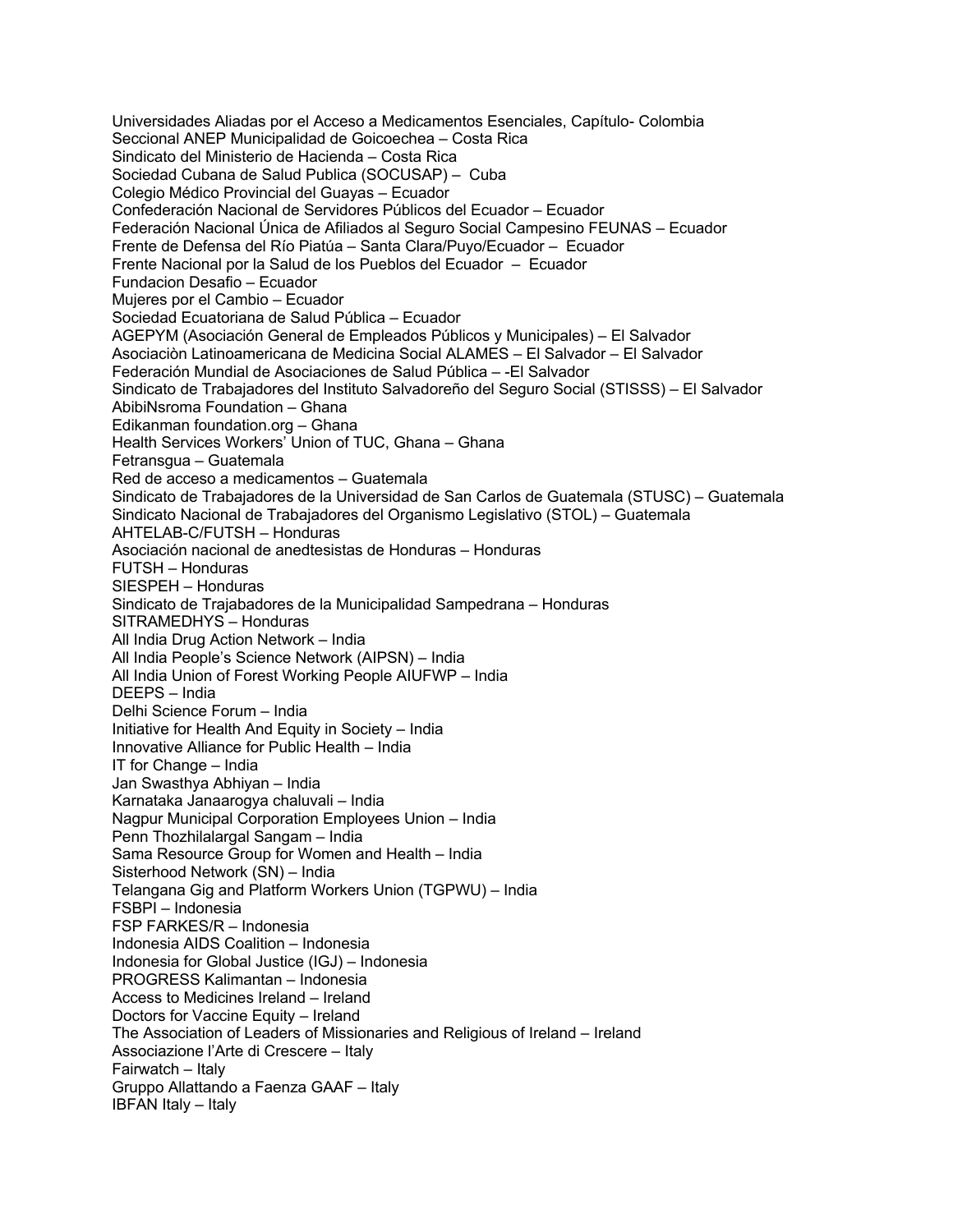Italia che resiste – Italy Medicina Democratica – Italy No Profit on Pandemic Campaign – Italy NoGrazie – Italy Policies for Equitable Access to Health (PEAH) – Italy Independent trade union for the workers in northern municipalities / Jordan -Jordan Feminist League – Kazakhstan Kamukunji Paralegal Trust (KAPLET) – Kenya Kenya Electrical Trades & Allied Workers Union – KETAWU – Kenya Union of Kenya Civil Servants – Kenya OSSEDI Malawi – Malawi Consumers' Association of Penang – Malaysia Sahabat Alam Malaysia (Friends of the Earth) – Malaysia Asociaciòn Latinoamericana de Medicina Social ALAMES – México EAPSEC A.C. – Chiapas – Mexico Federación Nacional FESTEM. México – Mexico Fes Zaragoza, UNAM – Mexico Medical Impact – Mexico Red de Investigadores sobre Factores Psicosociales en el Trabajo – Mexico Sindicato de Trabajadores de la Universidad Nacional Autónoma de México – Mexico Sindicato Unico de Trabajadores al Servicio del.Estado Municipios e instituciones dewcentralizadas de carácter estatal de Nayarit – Mexico Sindicato Único de Trabajadores del Poder Judicial de Yucatán – Mexico STUNAM – Mexico Humanitarian Accountability Monitoring Initiative (HAMI) – Nepal Its Our Future – New Zealand Contribution à l'éducation de base – Niger Centre for Family Health Initiative (CFHI) – Nigeria National Association of Nigeria Nurses and Midwives – Nigeria Association for Emancipation, Solidarity and Equality of Women – North Macedonia All Pakistan Labour Federation – Pakistan Crofter Foundation – Pakistan Pakistan Fisherfolk Forum – Pakistan Roots for Equity – Pakistan Asociaciòn Latinoamericana de Medicina Social ALAMES – Paraguay – Paraguay Central San Lorenzo – Paraguay Federacio de Sindicatos de Funciondarios de Universidades Nacionales – FESIFUNA – Paraguay SITRANDE – Paraguay FENTAT-SUNAT – Peru Foro Salud – Peru Red Peruana por una Globalización con Equidad (RedGE) – Peru Alliance of Filipino Workers – Philippines Sentro ng mga Nagkakaisa at Progresibong Manggagawa (SENTRO) – Philippines Unified Filipino Service Workers (UFSW) – Philippines Women Studies and Resource Center – Philippines Sindicato de Trabajadores de Enfermería – República Dominicana Sindicato Nacional de Trabajadores de la Educación Dominicana – República Dominicana Tumukunde Initiative – Rwanda Syndicat des personnels civils des armées et services de sécurité – Sénégal Electricity Employees' Union – Sierra Leone Health Justice Initiative (HJI) – South Africa Masimanyane Women's Rights International – South Africa Rural Health Advocacy Project – South Africa SEATINI – South Africa (Southern And East African Trade Institute) – South Africa SECTION27 – South Africa Trade Collective Feminist Think Tank – South Africa